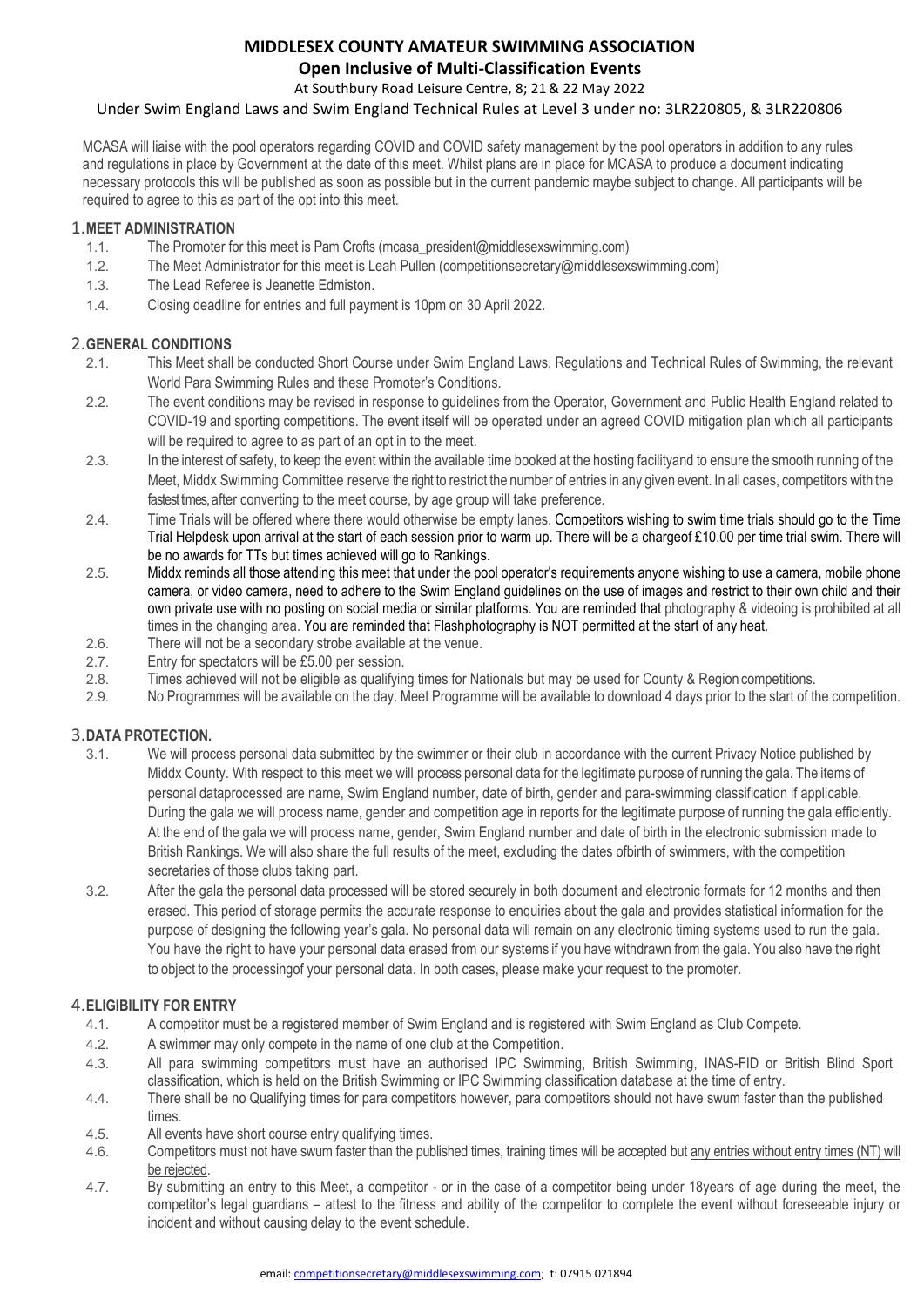#### **MIDDLESEX COUNTY AMATEUR SWIMMING ASSOCIATION Open Inclusive of Multi-Classification Events**

At Southbury Road Leisure Centre, 8; 21& 22 May 2022

Under Swim England Laws and Swim England Technical Rules at Level 3 under no: 3LR220805, & 3LR220806

## 5.**AGE CRITERIA**

- Age Groups swum in the meet will be 9, 10, 11, 12, 13, 14, 15+
- 5.2. A swimmer's age shall be determined as at midnight 22 May 2022.

## 6.**EVENTS**

- 6.1. There will be no team events. Individual events will be:<br>6.1.1. 50m, 100m, 200m, 400m, 800m, 1500m Freestyle
- 6.1.1. 50m, 100m, 200m, 400m, 800m, 1500m Freestyle
- 6.1.2. 50m, 100m, 200m Backstroke, Breaststroke, Butterfly
- 6.1.3. 100m, 200m, 400m Individual Medley
- Para-Swimming competitors may swim in the following events:

| <b>Stroke/Distance</b>                      | <b>Range of Classifications</b>      | <b>Stroke/Distance</b>                             | <b>Range of Classifications</b>     |
|---------------------------------------------|--------------------------------------|----------------------------------------------------|-------------------------------------|
| Freestyle - 50m & 100m S1 - S14 (inclusive) |                                      | Breaststroke - 50m                                 | $SB1 - SB3$ (inclusive)             |
| Freestyle - 200m                            | $\textsf{S}1$ - S5 (inclusive) & S14 | Breaststroke - 100m                                | SB4 - SB9 & SB11 - SB14 (inclusive) |
| Freestyle - 400m                            | $ S6 - S14$ (inclusive)              | Butterfly - 50m                                    | $S1 - S7$ (inclusive)               |
| Backstroke - 50m                            | $S1 - S5$ (inclusive)                | Butterfly - 100m                                   | $S8 - S14$ (inclusive)              |
| Backstroke - 100m                           | S1, S2 & S6 - S14 (inclusive)        | Individual Medley $-200m$ SM5 $-$ SM14 (inclusive) |                                     |

### 7.**ENTRY FEES**

- The entry fee for each event (with the specific exception of the 800m & 1500m Freestyle events)shall be £8.00.
- 7.2. The entry fee for the 800m & 1500m Freestyle events shall be £15.00.
- 7.3. Time Trial will be charged at £10 p/event for 50m, 100m, 200m & 400m, £20 p/event for 800m & 1500m payable on the day.
- 7.4. Refundswill not be consideredwith the specific exceptionwhereClause 2.3 has been exercised or where the swimmer has tested positive for COVID-19 or where a medical condition has arisen after the closing date but before the start of the meet. Medical confirmation and positive NHS PCR Test need to be submitted to comeptitionsecretary@middlesexswimming.com.
- 7.5. For Club entries, full amount for entries plus coach meals must be paid directly into the bank via BACS transfer on or before deadline of the meet.

HSBC Bank, Account name MCASA, Sort code: 40-23-26, Account no: 11170961

(Please give club code as reference followed by OP22. e.g. EALL\_OP22)

7.7 Payment may also be submitted using Middx County credit card online system. There will be a charge of 1.75% + 30p. Please contact competitionsecretary@middlesexswimming.com if you wish to pay this way.

## 8. **ENTRY PROCEDURE**

- 8.1. An Event file containing the full schedule of events is available for download from Middlesex County website. This file should be used in conjunction with the "Hy-Tek Team Manager" software or another compatible team management application.
- 8.2. All eligible Club entries must bemade by clubs in the standard electronic format produced by HyTek'sTeam Manager or an equivalent compatible application. Please note that if a Club enters more than 6 swimmers by means of entry forms rather than Hy-Tek Manager Event File, these entries will incur an administration fee of £5.00 per competitor.
- 8.3. Individual Entries are welcomed if your club is not entering as a group. Please follow link to enter our Online Individual entry form: https://mcasa.wufoo.com/forms/z10m1q7a1o6vp6w/
- 8.4. Club entries must be submitted by completing the Hy-Tek Entry file and the **Online summary Form.** https://mcasa.wufoo.com/forms/zcwynnl083a7ge/

#### 9. **MEET PROCEDURE**

- 9.1. All events shall be heat declared winner.
- 9.2. Competitors whose entries have been accepted will be expected to swim unless they have completed the withdrawal procedures.
- 9.3. Withdrawal forms need to be handed into the computer desk 30 minutes before the advertised starting time of the first event in each session.
- 9.4. Time Trial desk will close 30 minutes before the advertised starting time of the first event in each session.
- 9.5. 800m and 1500m competitors must sign in before the appropriate warm up. No other signing in is necessary.
- 9.6. Start sheets will also be available on-line and one copy will be posted for coaches and swimmers to view on poolside.

#### 10. **WITHDRAWAL SYSTEM**

10.1. Competitors (or their representatives) who are not intending to swim must submit official withdrawal forms, either electronically as prescribed on the competition website - up to midday on Saturday  $7<sup>th</sup>$  May and Friday 20<sup>th</sup> May (the day before the start of the competition), or at the Withdrawals table at the pool by completing an official withdrawal form no later than 30 minutes before the